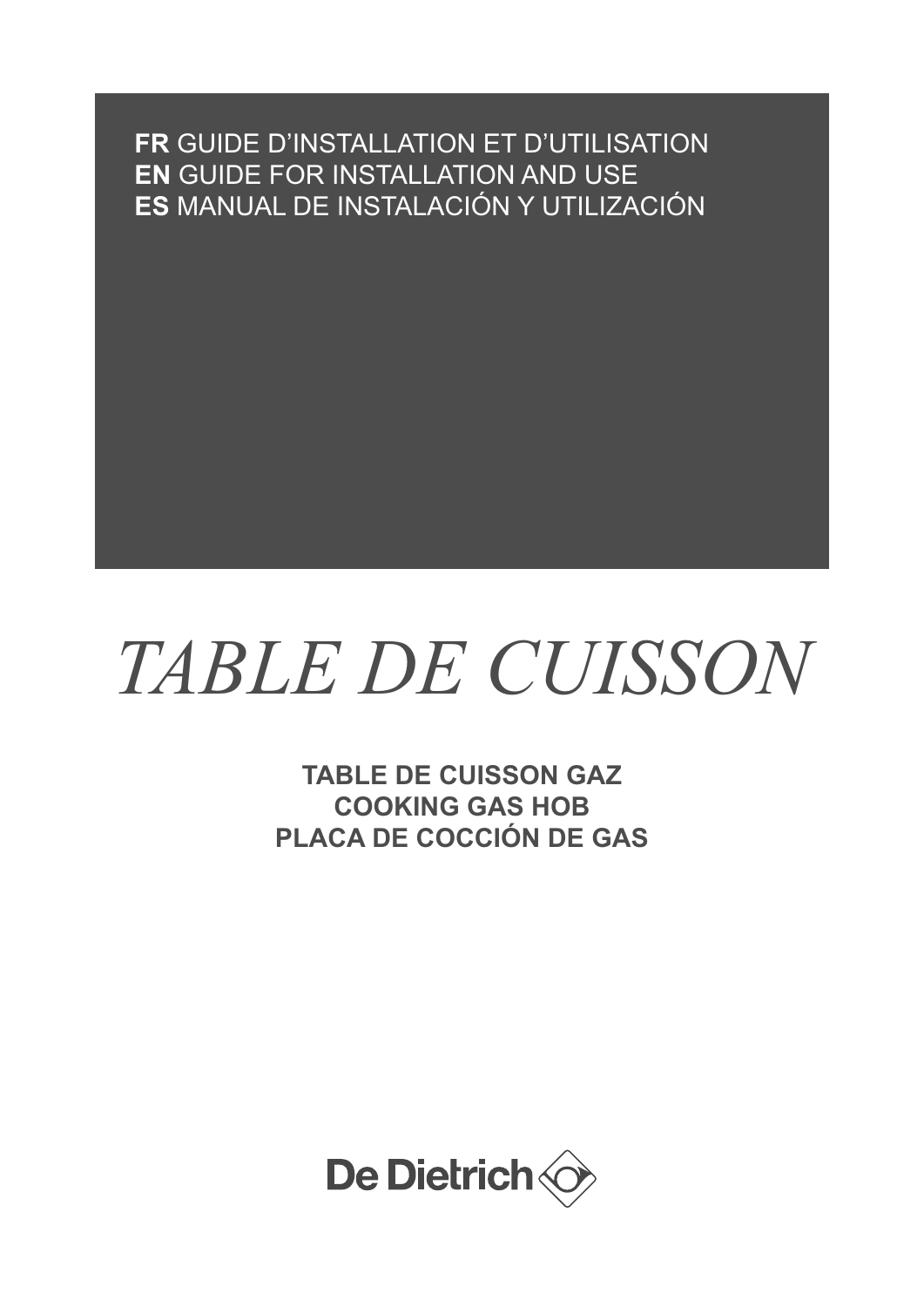### **0.1**



**0.1.1**

**● 3,10 kW / G20 D** 0,85 kW / G20 **3**,8 kW / G20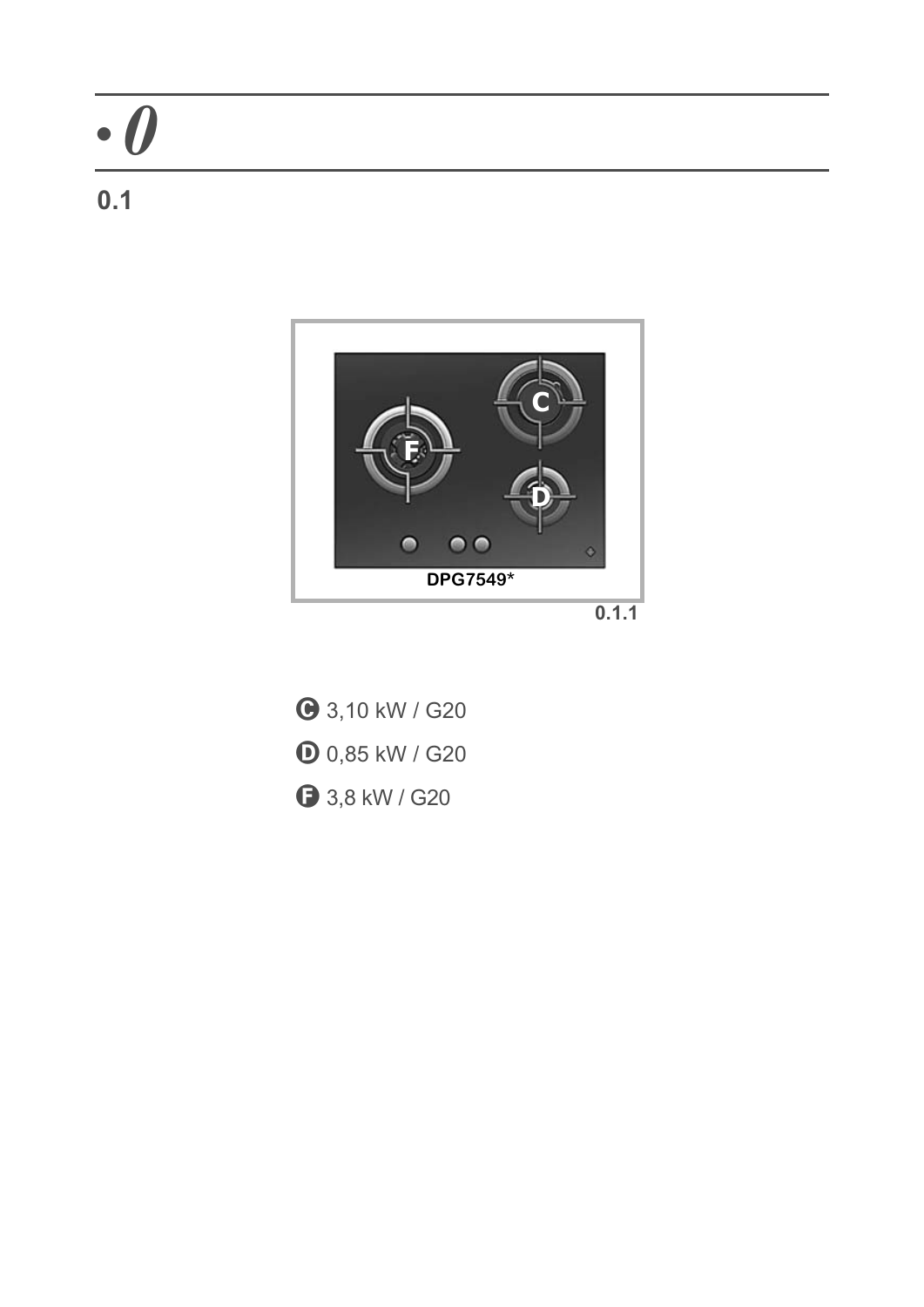











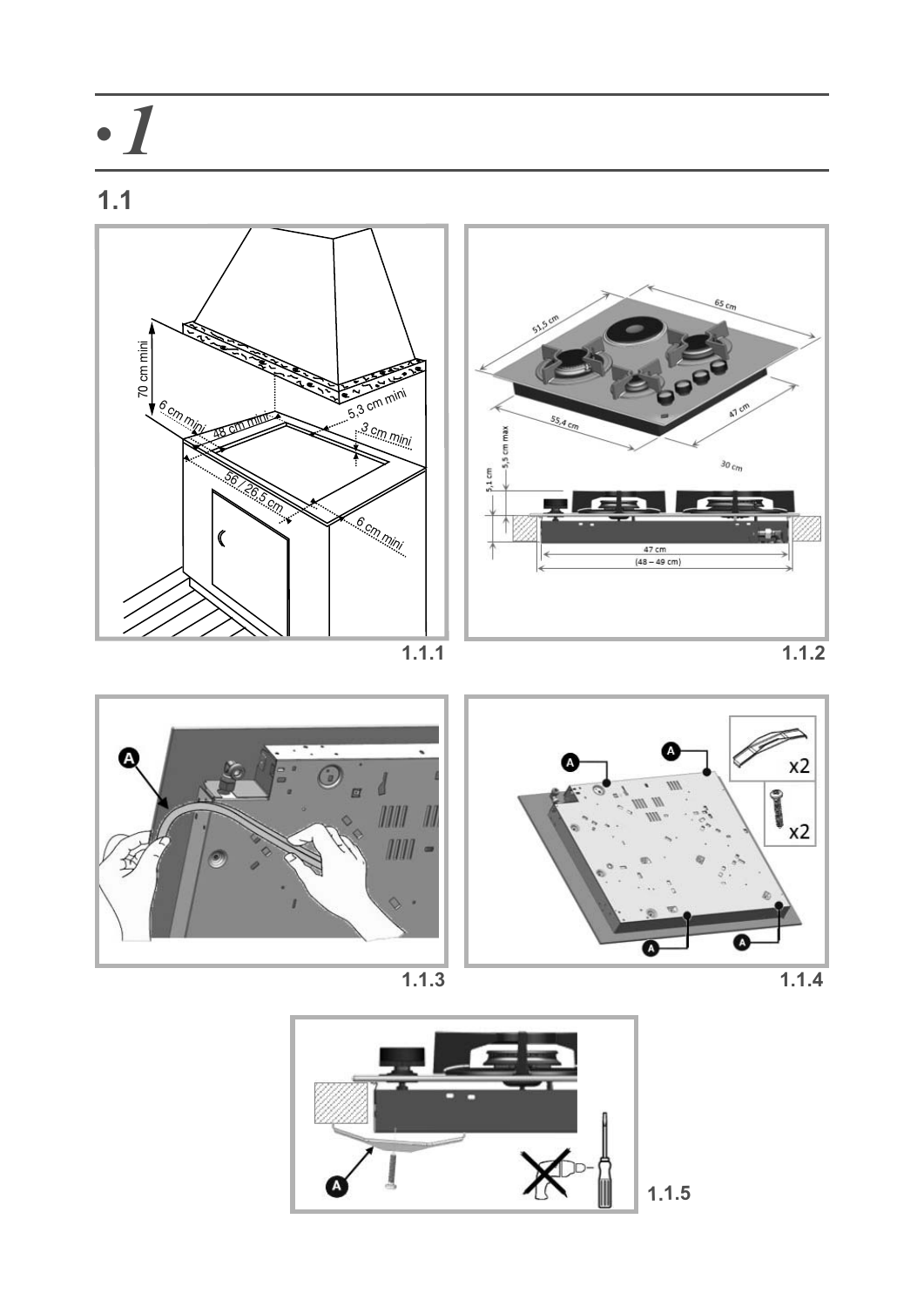

**1.3**



**1.3.1 1.3.2**

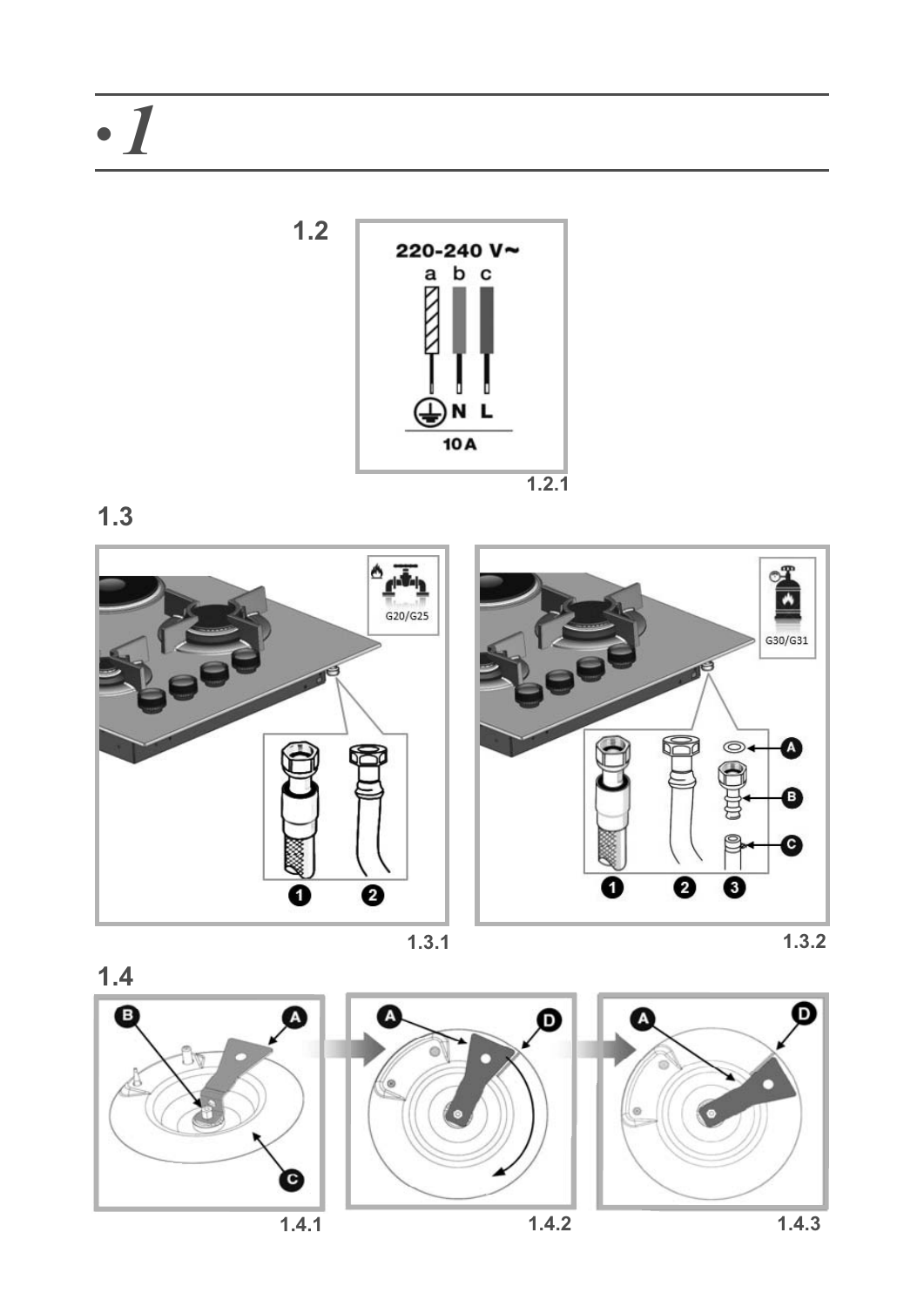

|         | FR/EN/ES/PT/DE/DA/EL/IT/SV/CS/NL/PL/SK                                                               |
|---------|------------------------------------------------------------------------------------------------------|
| G20/G25 | Gaz naturel / Natural gas / Gas natural / gás natural / Erdgas / Naturgas / Φυσικό αέριο /           |
|         | Gas naturale / Naturgas / Zemní plyn / Aardgas / Gaz ziemny / zemný plyn                             |
| G30     | Butane / Butane / Butano / Butano / Butan / Butangas / Βουτανίου / Butano / Butan / Butan / Butagn / |
|         | Butan / Bután                                                                                        |
| G31     | Propane / Propane / Propano / Propano / Propangas / Propangas / Προπανίου / Propano / Propan /       |
|         | Propan / Propaan / Propan / Propán                                                                   |

| Cat II2E+3+<br>FR.<br>ES.<br><b>Cat II2H3+</b> | <b>GAS</b>      | mbar  | ΣQn<br>(kw) | $\Sigma$ I/h | $\Sigma$ g/h |
|------------------------------------------------|-----------------|-------|-------------|--------------|--------------|
|                                                | G30             | 28-30 | 7,15        |              | 520          |
|                                                | G31             | 37    | 7,15        |              | 511          |
|                                                | G <sub>20</sub> | 20    | 7,75        | 738          |              |
| $\bullet$ $\bullet$<br>Θ<br>×                  | G25             | 25    | 7,75        | 858          |              |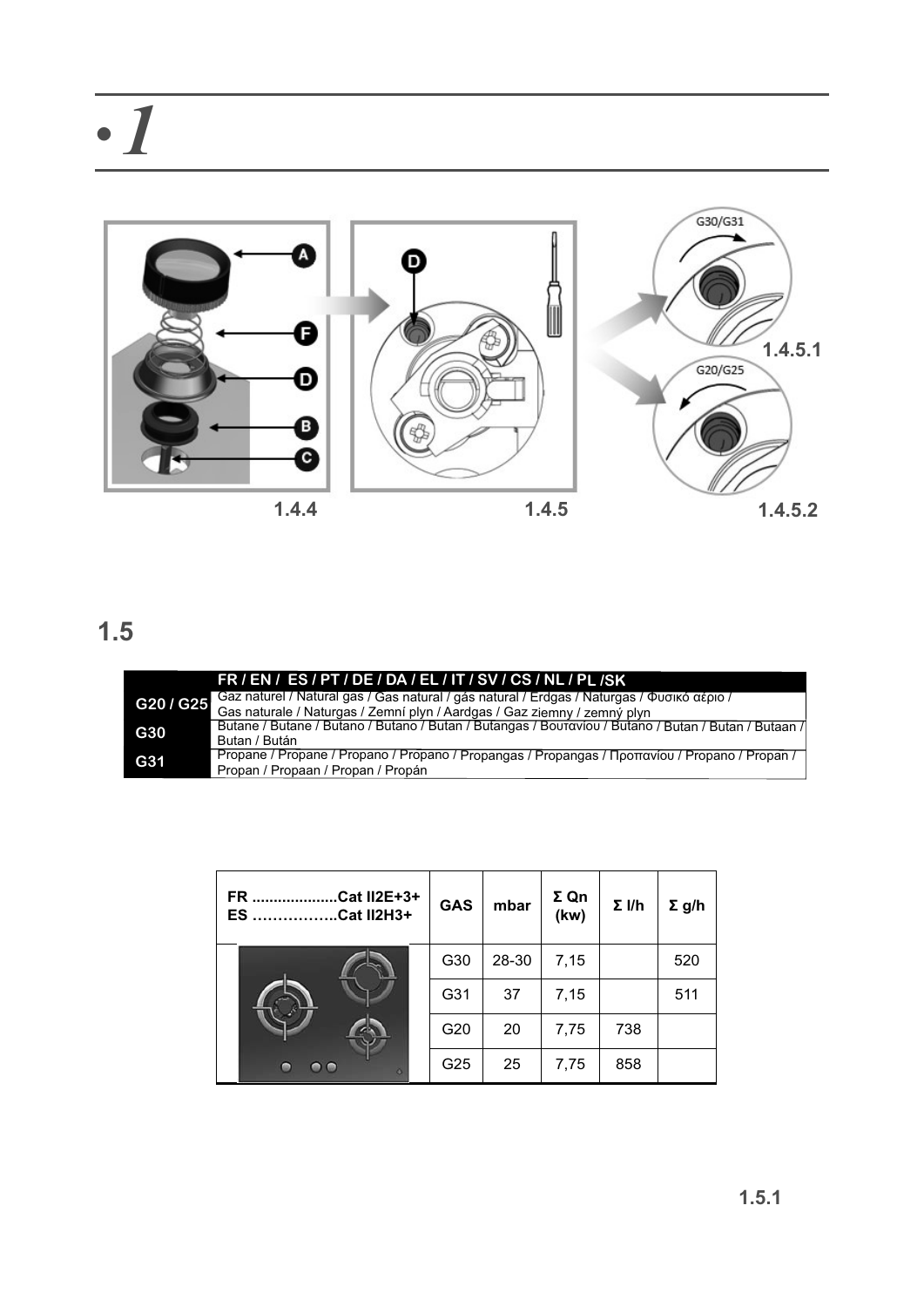|                       | Gas | mbar  |              | Qn<br>(kW) | l/h | g/h | Qr<br>(kW) |
|-----------------------|-----|-------|--------------|------------|-----|-----|------------|
| $\boldsymbol{\Theta}$ | G30 | 28-30 | 45           | 0,70       |     | 51  | 0,30       |
|                       | G31 | 37    | 45           | 0,70       |     | 50  |            |
|                       | G20 | 20    | 63           | 0,85       | 81  |     | 0,35       |
|                       | G25 | 25    | 63           | 0,85       | 94  |     | 0,35       |
| $\boldsymbol{\Theta}$ | G30 | 28-30 | 88A          | 3,15       |     | 229 | 0,83       |
|                       | G31 | 37    | 88A          | 3,15       |     | 225 |            |
|                       | G20 | 20    | 137          | 3,10       | 295 |     | 0,87       |
|                       | G25 | 25    | 137          | 3,10       | 343 |     | 0,87       |
| G                     | G30 | 28-30 | 60/37/60     | 3,25       |     | 236 | 1,65       |
|                       | G31 | 37    | 60/37/60     | 3,25       |     | 232 |            |
|                       | G20 | 20    | 092/055B/092 | 3,80       | 362 |     | 1,65       |
|                       | G25 | 25    | 092/055B/092 | 3,80       | 421 |     | 1,65       |



**1.5.2**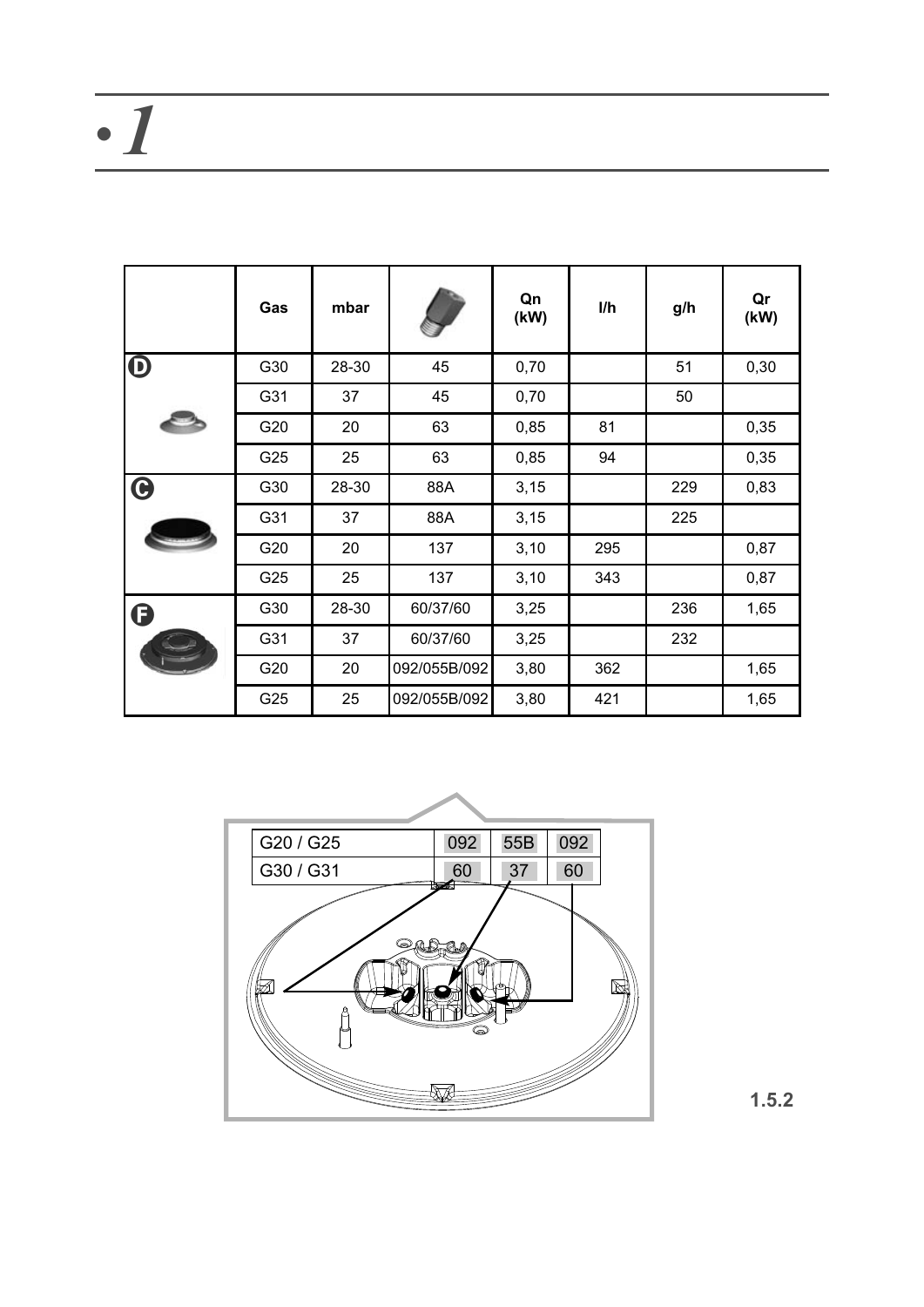

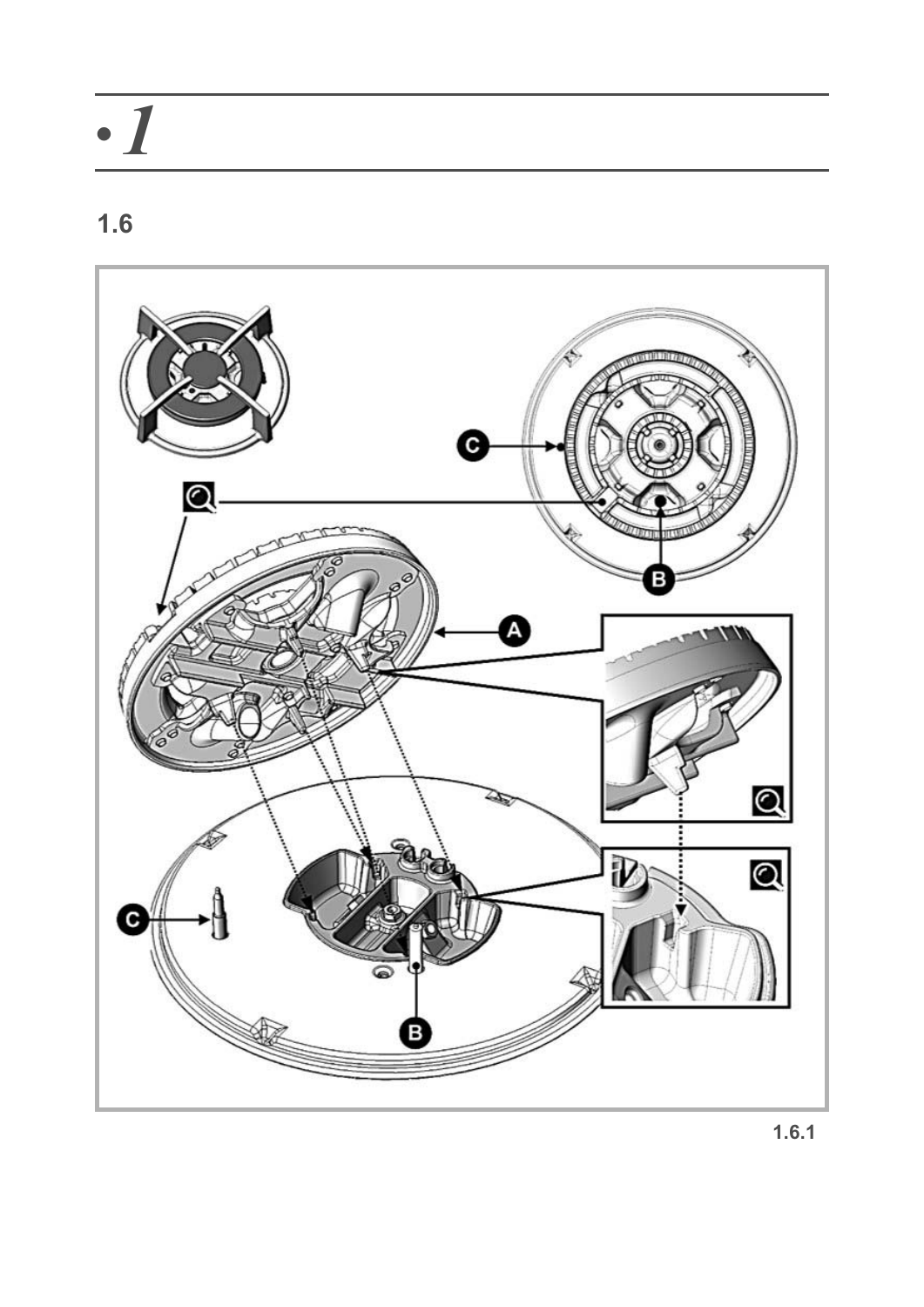



**2.1.3**



**2.1.1 2.1.2**



**2.1.4**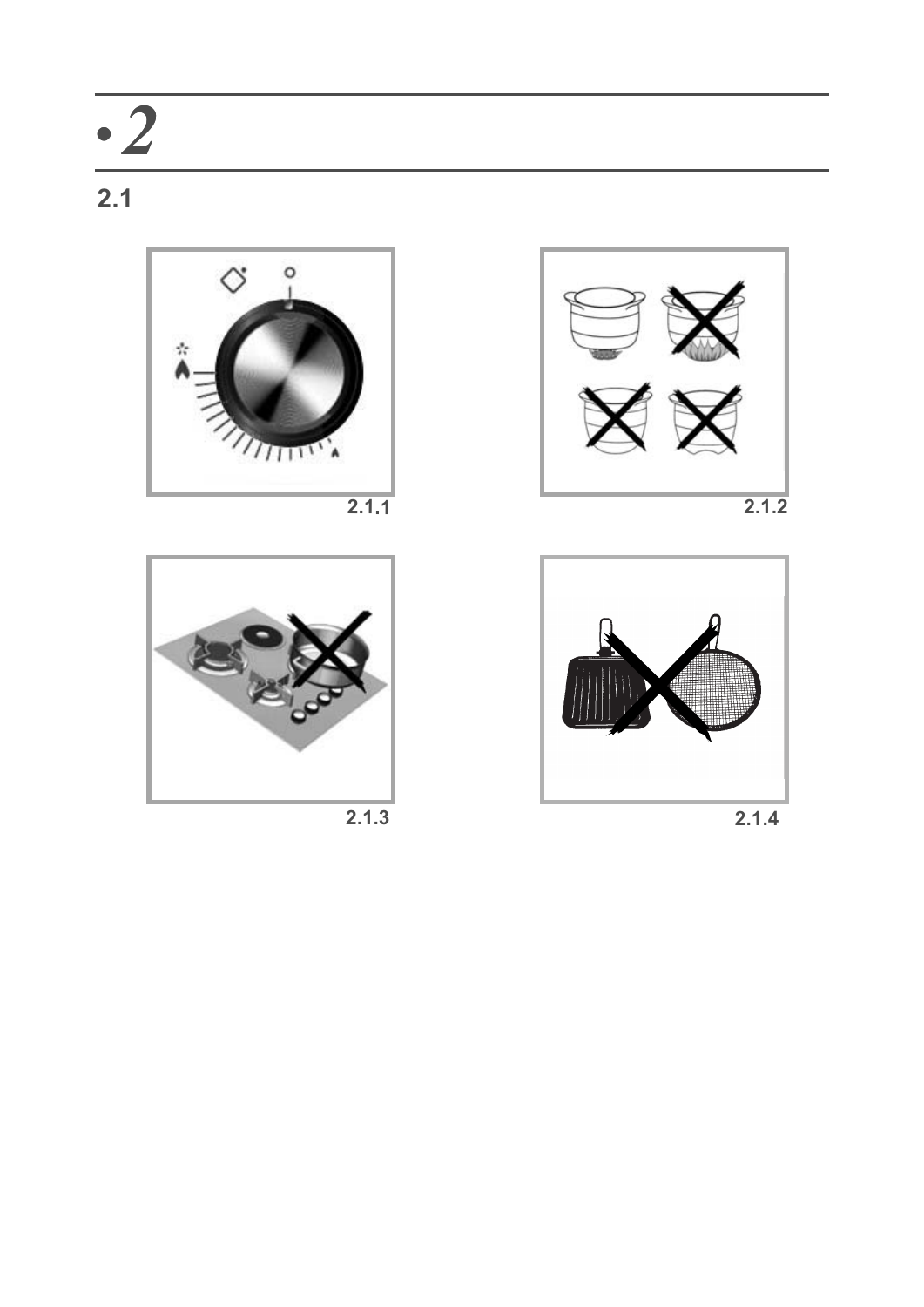### **3.1**





$$
3.1.2
$$





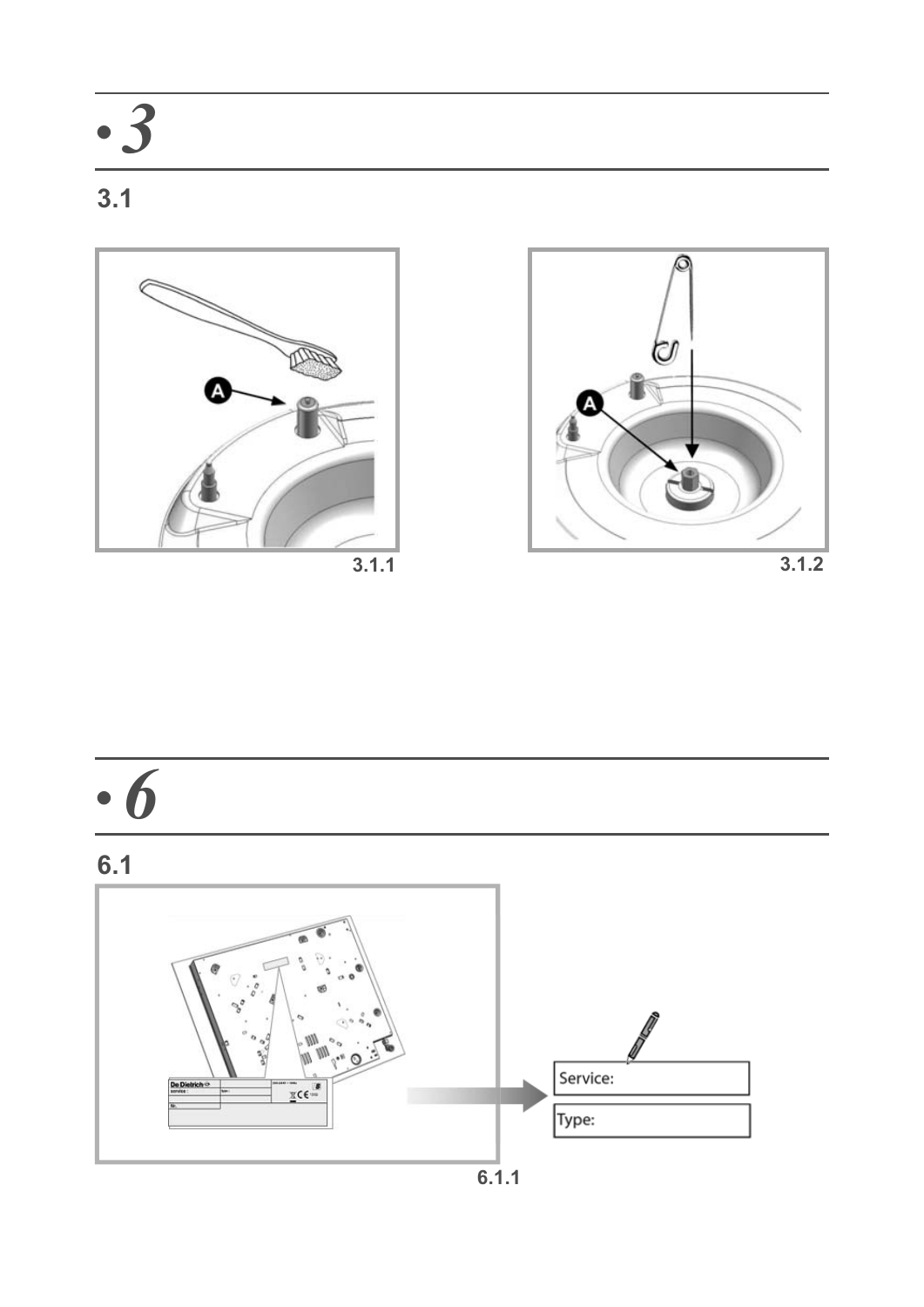

### *DEAR CUSTOMER*

Discovering a De Dietrich product means experiencing the range of unique emotions.

The attraction is immediate, from the moment you set eyes on the product. The sheer quality of the design shines through, thanks to the timeless style and outstanding finishes which make each component an elegant and refined masterpiece in its own right, each one in perfect harmony with the others. Next, comes the irresistible urge to touch it.

De Dietrich design makes extensive use of robust and prestigious materials, where the accent is place firmly upon authenticity. By combining state-of-the-art technology with top quality materials, De Dietrich produces beautifully crafted products to help you get the most from the culinary arts, a passion shared by all lovers of cooking and fine food. We hope that you enjoy using this new appliance.

Thank you for choosing a De Dietrich product.

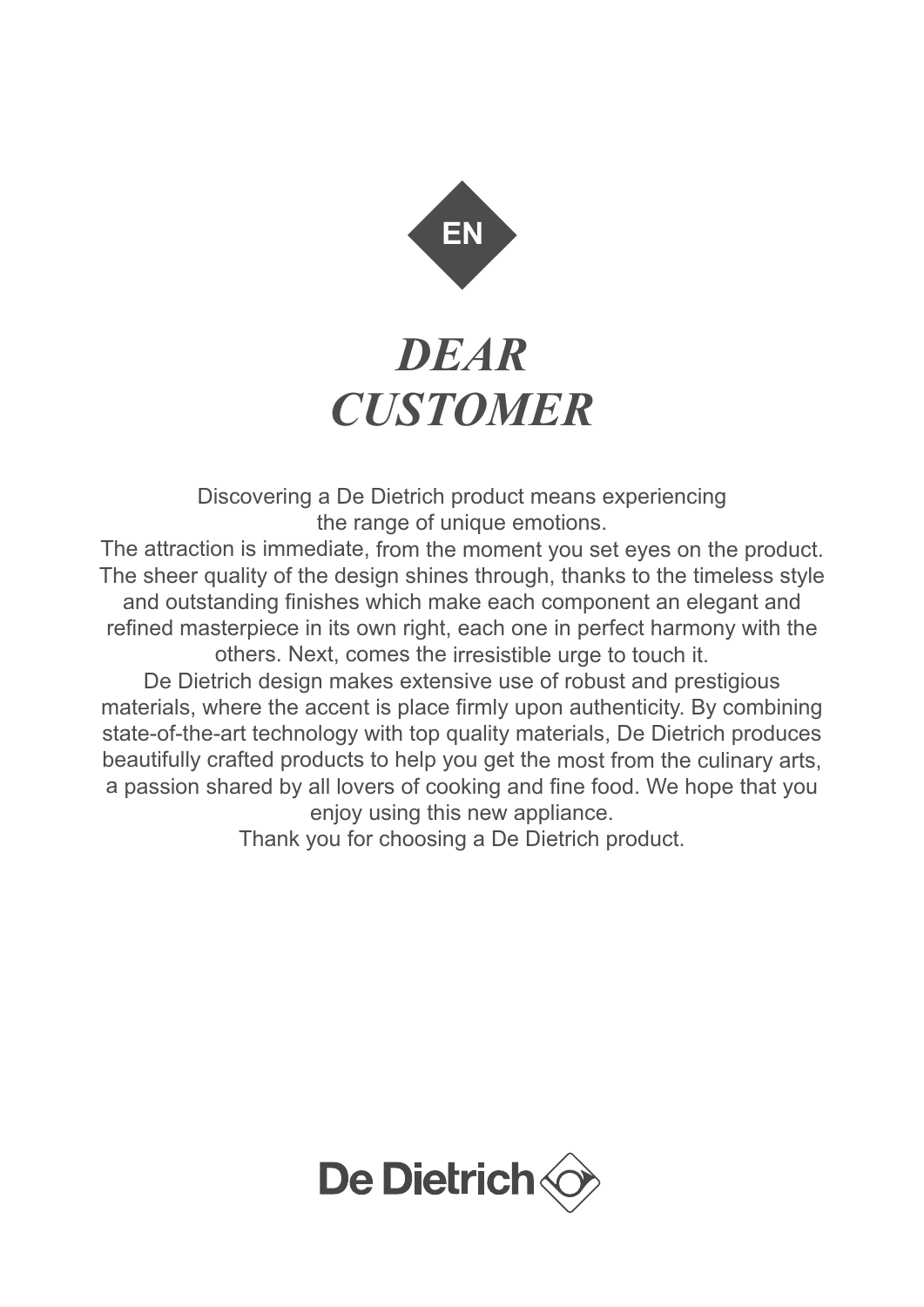### **TABLE OF CONTENTS**

| 1/INSTALLATION                  |
|---------------------------------|
| $2$ / USE                       |
| 3/ DAILY CARE OF YOUR APPLIANCE |
|                                 |
|                                 |
|                                 |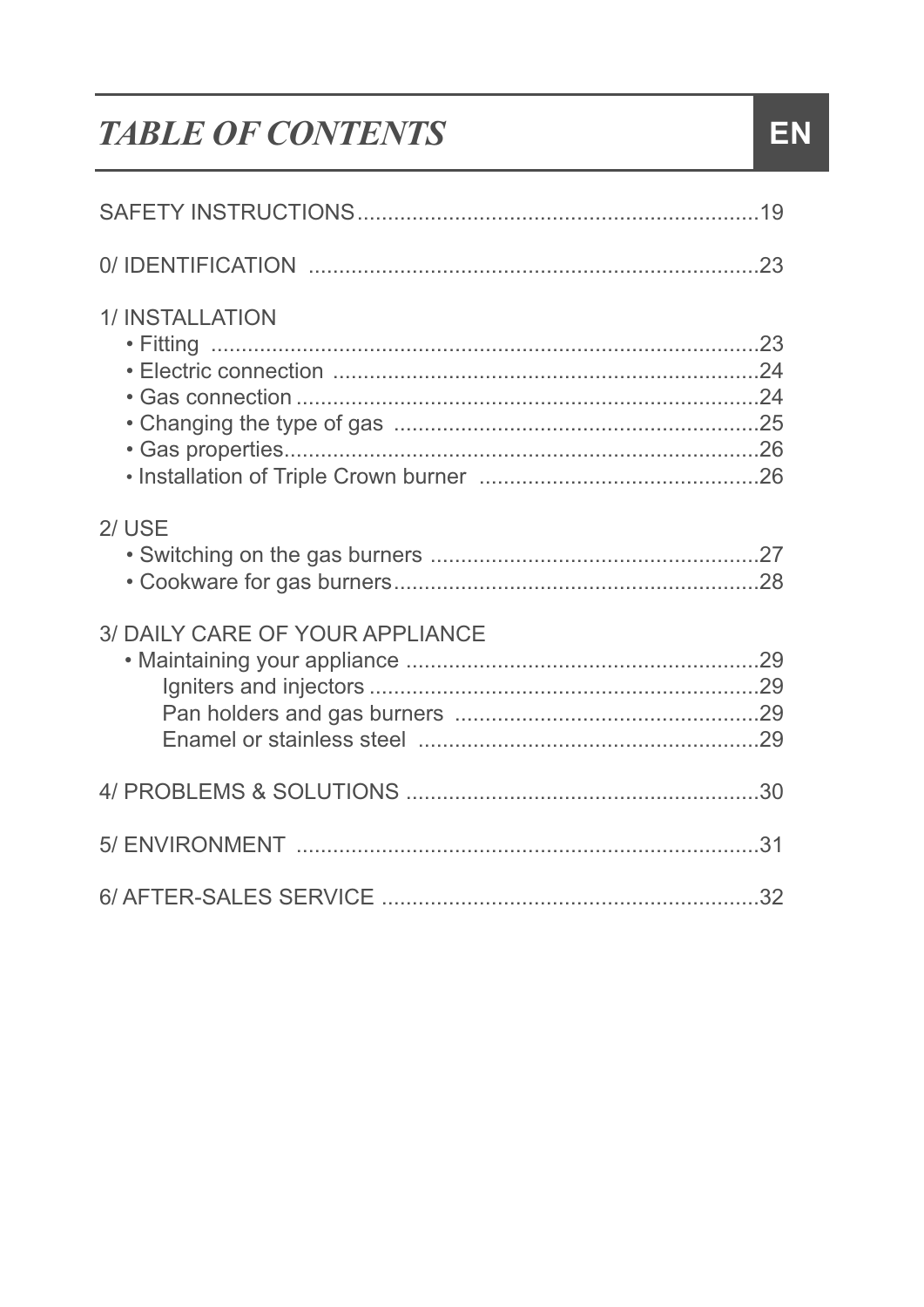### **IMPORTANT SAFETY INSTRUCTIONS – READ CARE-FULLY AND RETAIN FOR FUTURE USE.**

This guide can be downloaded from the brand web site.

• WARNING : this appliance may be used by children aged 8 years and older, and by persons with impaired physical sensorial or mental capacities, or without experience or knowledge, if they are supervised or have received prior instructions on how to use the appliance safely and have understood the risks involved.

• Children must not be allowed to play with the appliance.

• Cleaning and maintenance operations must not be carried out by children without supervision.

• Children must be supervised to ensure that they do not play with the appliance.

• It must be possible to disconnect the appliance from the power supply, either using a plug or by fitting a switch on the fixed wiring system in accordance with installation rules.

• The electrical plug must remain accessible after installation.• We don't recommend a safety device of hobs.

WARNING : Use only hob guards designed by the manufacturer of the cooking appliance or indicated by the manufacturer of the appliance in the instructions for use as suitable or hob guards incorporated in the appliance. The use of inappropriate guards can cause accidents.

• WARNING : leaving a hob unattended when cooking with fat or oil can be dangerous and could cause a fire.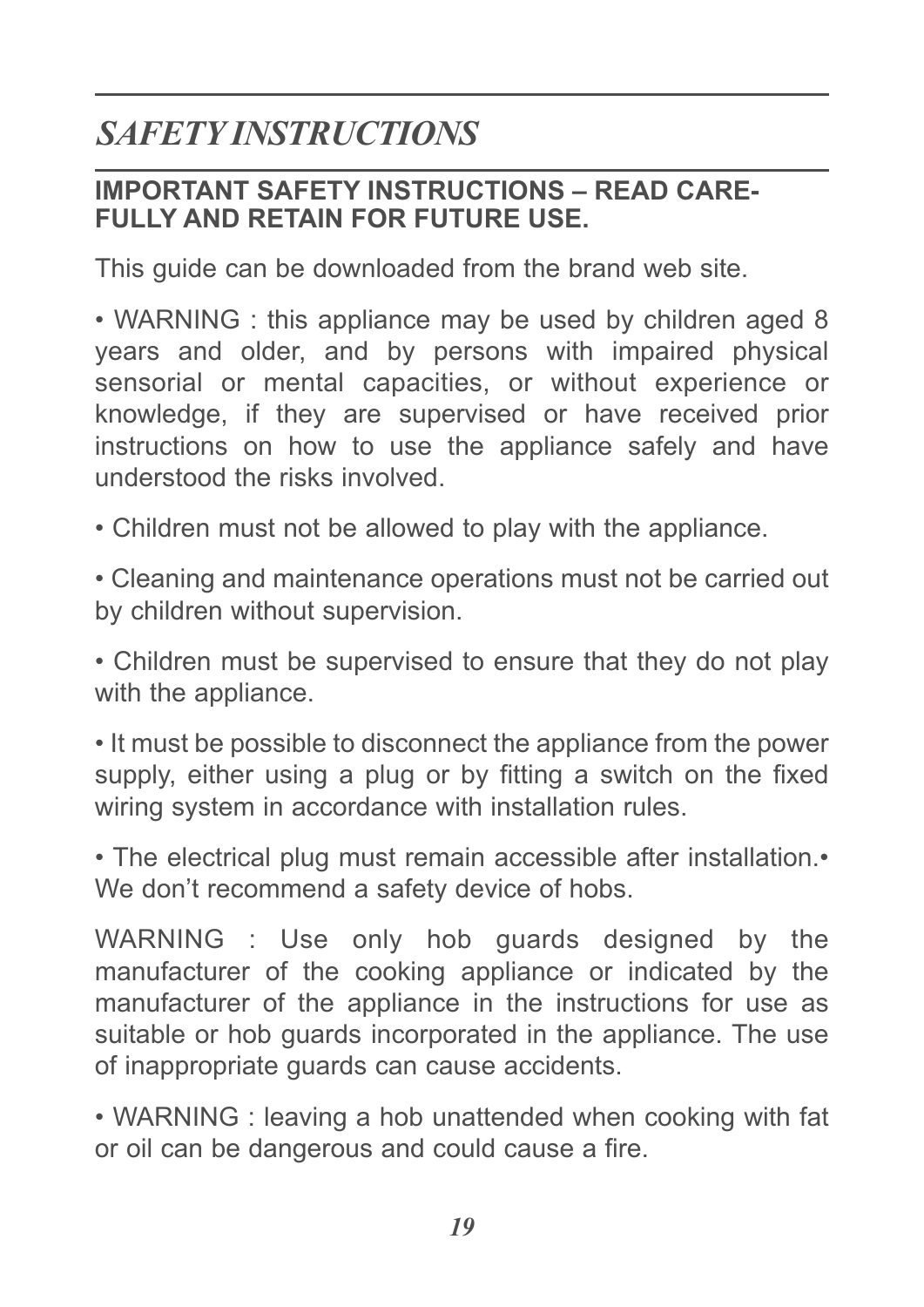• Never try to extinguish a fire with water but switch off the appliance, then cover the flame with a lid or a fire blanket.

• WARNING: fire risk: do not store any items on the cooking surfaces.

• Prior to installation, ensure that the local distribution conditions (type of gas and gas pressure) and the appliance's settings are compatible.

• The settings for this appliance are stated on the label inside the wallet or on the information plate.

• This appliance is not connected to a system for evacuating combustion products. It must be installed and connected in compliance with current regulations. Particular attention should be given to applicable ventilation requirements.

• The use of a gas hob produces both heat and humidity in a room. Ensure that the kitchen is well ventilated: keep mechanical ventilators open.

• Prolonged, intensive use of the hob may require additional ventilation, by opening a window, for example, or ventilating the room more efficiently by increasing the setting on mechanical ventilation, where installed.

• Do not use cookware that overhangs the edge of the hob.

• Do not use steam cleaning appliances.

• If the power cable is damaged, it should be replaced by the manufacturer, its after-sales service department or by a similarly qualified person in order to avoid danger.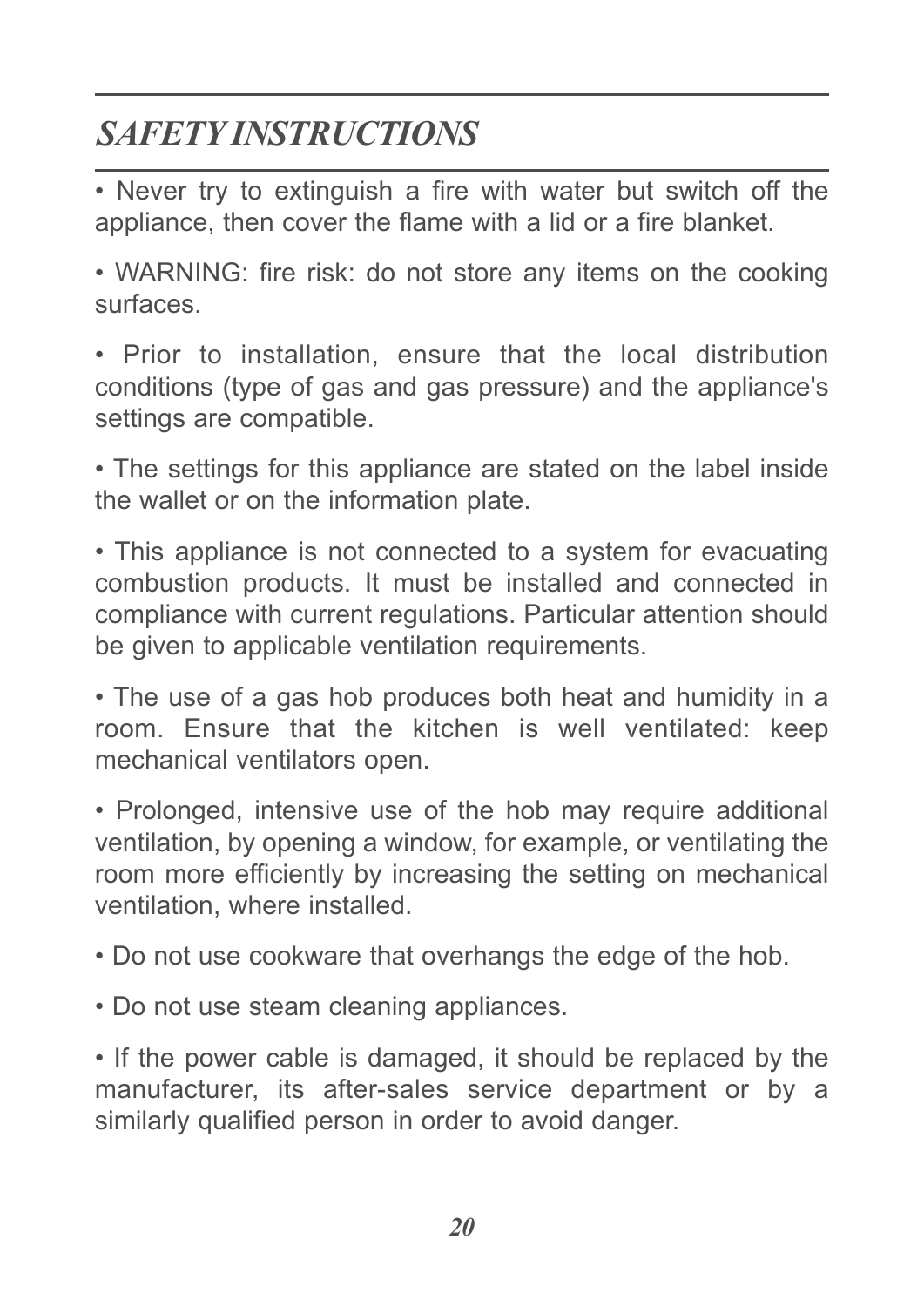• This hob has been designed for use by private persons in their homes.

• Caution : The cooking process should be provided under supervision. Also a short time cooking should be provided under constant supervision.

• These hobs are designed exclusively for cooking drinks and foodstuffs and do not contain any asbestos-based component parts.

• Never leave any CLEANING or FLAMMABLE products in the cupboard beneath your hob (aerosols or other pressurized cans, papers, recipe books, etc.)

• If you have a drawer underneath the hob, we recommend avoiding placing objects in it that are temperature sensitive (plastics, paper, aerosols, etc.).

• When connecting electrical appliances to a nearby socket, ensure that the power supply cable is not in contact with any hot surface on the appliance.

• For safety reasons, after use, do not forget to close the main gas valve for mains gas lines or the valve on the top of your butane/propane gas cylinder.

• Disconnect your hob from both electrical and gas supplies before carrying out any maintenance operations.

• The conformity CE mark is applied to all these hobs.

• This appliance should be installed by a qualified technician / installer.

• If a knob is difficult to turn, call your installer immediately.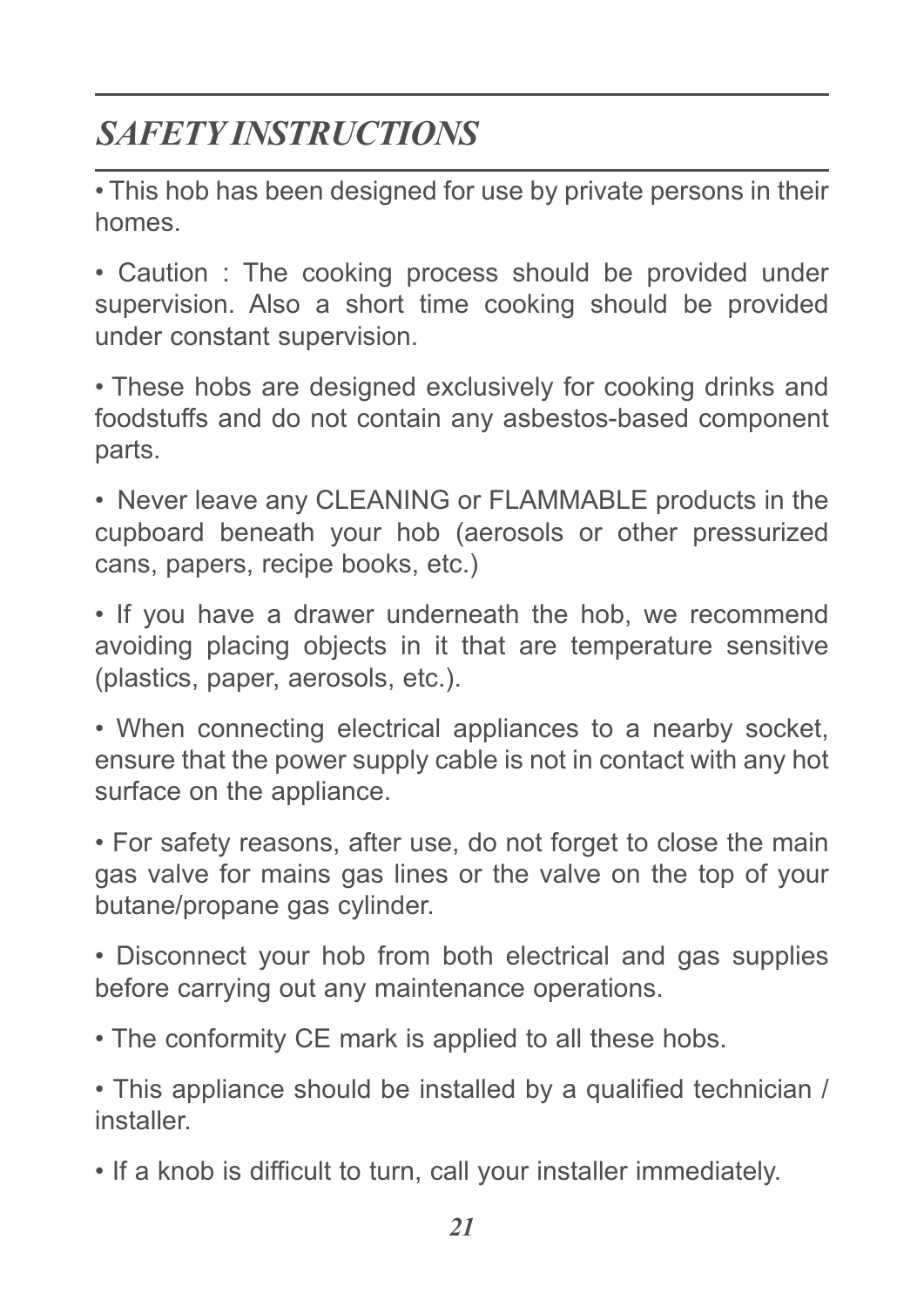• This hob complies with standard EN 60335-2-6, as it applies to heat build-up in class 3 appliances and the implications for their installation (in compliance with standard EN 30-1-1).

• Never use aluminium foil for cooking. Never place products wrapped in aluminium foil or in aluminium trays on your hob. The aluminium will melt and permanently damage your appliance.

• The appliance is not designed to be switched on using an external timer or a separate remote control system.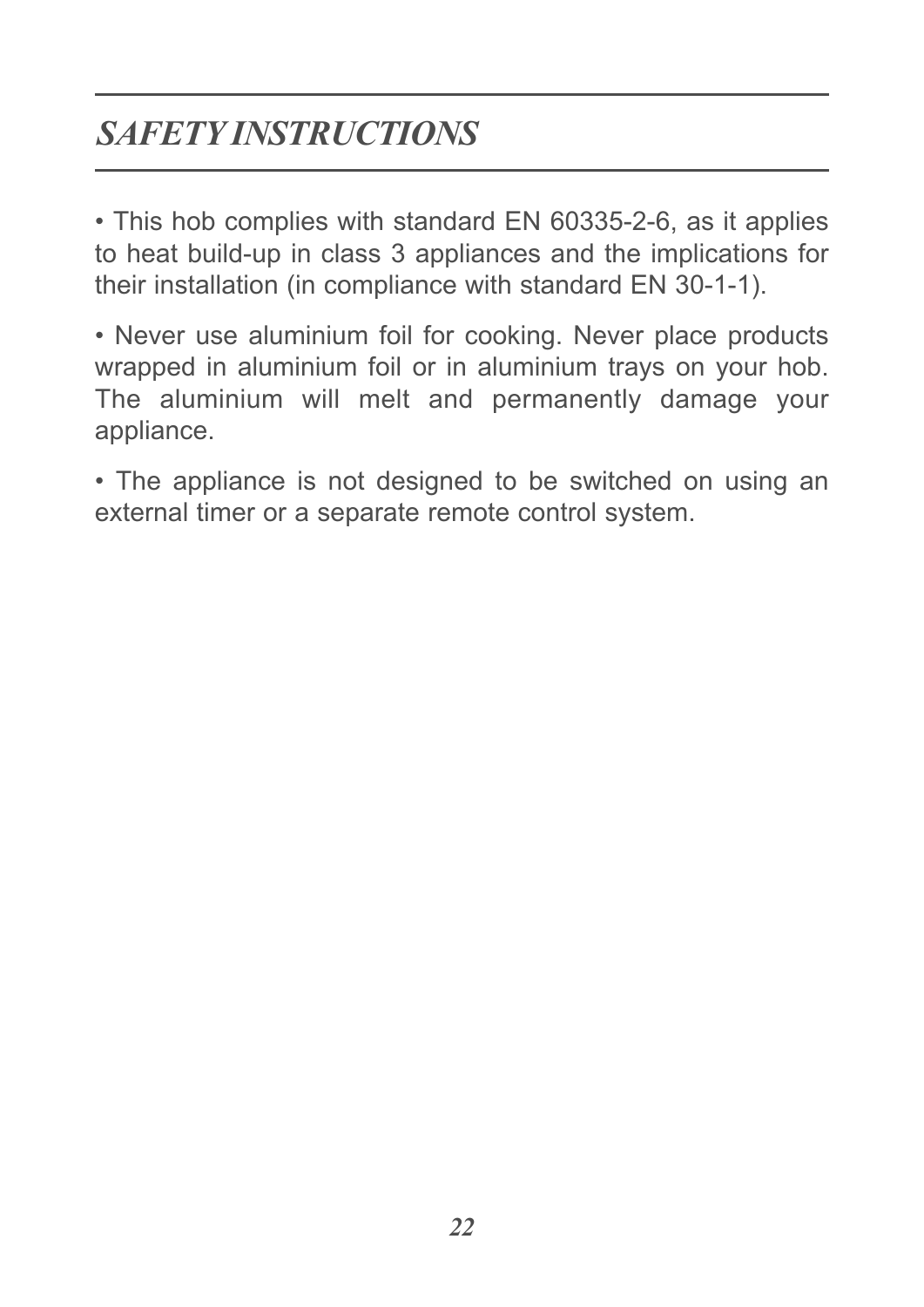# *• 0 IDENTIFICATION*

Refer to the illustration **0.1.1.**.

# *• 1 INSTALLATION*

Make a note of the references of your appliance on the "After-Sales Service and Customer Relations" page so that you can readily find them in future **(6.1.1)**. This page also explains where to find them on your appliance.

#### **1.1 – FITTING :**

This worktop must be at least 3 cm thick and heatresistant or else coated with a heat resistant material.

If a horizontal partition is installed under the hob, it must be positioned at 10 cm minimum below the worktop.

Under no circumstances keep any sprays or pressurised containers in any compartment below the hob (see "Safety guidelines" chapter).

Follow the guidelines in the sketch **(1.1.1)**.

• Remove the "pan supports", burner caps and burner heads, noting their original positions.

• Turn the hob upside down and place it carefully over the top of the base unit, so as not to damage the knobs or igniters.

• To ensure a good seal between the body of the hob and the worktop, stick the foam seal  $\blacktriangle$  around the edge of the body, before installing the hob **(1.1.3)**.

• Turn over the hob place it over the opening in the base unit.

•Fit the burner heads, caps and pan supports.

Connect your hob to the gas (see "Gas connection" section) and to the electricity (see "Electrical connection" section).

•If you wish, you can secure the hob in position, using the four fixing clamps A and screws supplied (1.1.5) fixing them to the four corners of the housing. It is essential that you use the holes provided for the purpose, as per the drawing **(1.1.4)**.

**Stop screwing when the clamp starts to bend.** 

**Do not use a power screwdriver.**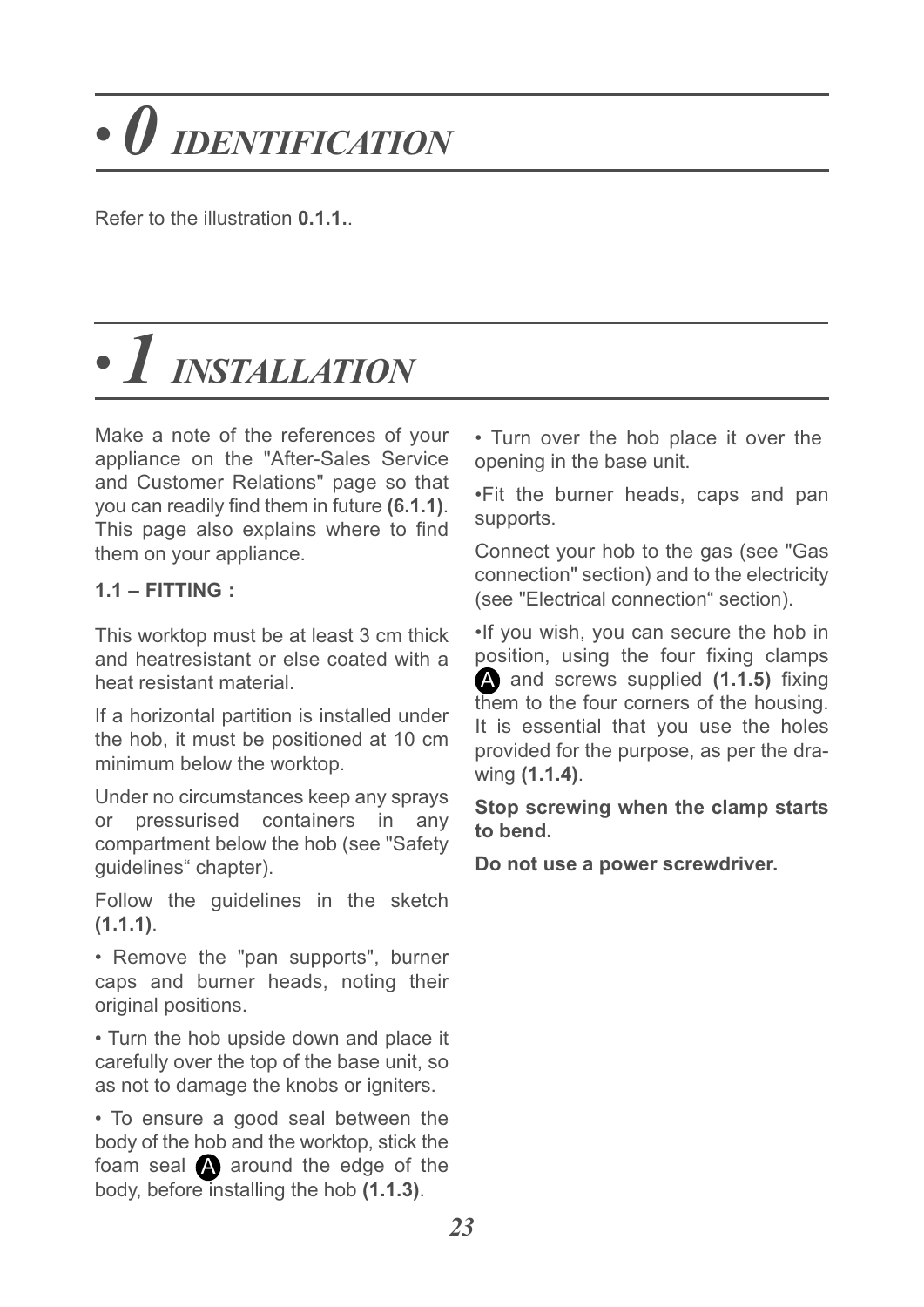## *• 1 INSTALLATION*

### **1.2 - ELECTRICAL CONNECTION :**

The appliance must be plugged in using a standardized power cable with 3 conductors each  $1.5$  mm<sup>2</sup> ( 1 ph + 1 N + ground) which must be connected to the 220-240V~ network by means of a standardized IEC 60083 power socket or single-pole cut-off device in compliance with installation regulations.

The plug must be accessible after the hob is installed.

| Cross section of the cable to be used               |                                               |  |  |  |
|-----------------------------------------------------|-----------------------------------------------|--|--|--|
|                                                     | 220-240 V ~- 50 HZ<br>gas and mixed           |  |  |  |
| Cable H05V2V2F - T90                                | Three conductors, one<br>of which is an earth |  |  |  |
| Cross section of 2<br>conductors in mm <sup>2</sup> |                                               |  |  |  |
| Fuse                                                | 10 A                                          |  |  |  |

The protective conductor (green/yellow) is connected to the earth terminal  $\bigoplus$  on the hob and must also be connected to the installation's earth terminal  $\mathbf{r}$ . The fuse for the installation should be 10 amperes **(1.2.1)**.

If the supply cable is damaged, it must be replaced by a cable or special set available from the manufacturer or its after-sales department.

### **1.3 - GAS CONNECTION :**

If the hob is to be installed above an oven or if other nearby heating appliances could heat and damage the gas hose, then it is essential that a rigid pipe is nstalled instead.

If a flexible hose is used (as is the case of butane gas) then it must not be installed in a place where it may be in contact with a moving part of the kitchen unit or a location likely to get cluttered.

No flexible hoses with a limited service life may be longer than 2 metres and must be accessible for inspection along their entire length. They must be replaced before their expiry date (printed on the hose). Whatever means of connection is chosen, make sure that it is gastight when installed, using soapywater. In France, you must use a hose or pipe stamped NF Gaz 
<sub>
S</sub>The gas connection must comply

with the regulations in force in the country where it is installed.

#### *• Mains natural gas (1.3.1).*

For your safety, you must choose only one of the following three connections:

— **Connection via a rigid copper pipe** with mechanical screw connectors (½" gas standard).

• Connect directly on to the elbow on the appliance.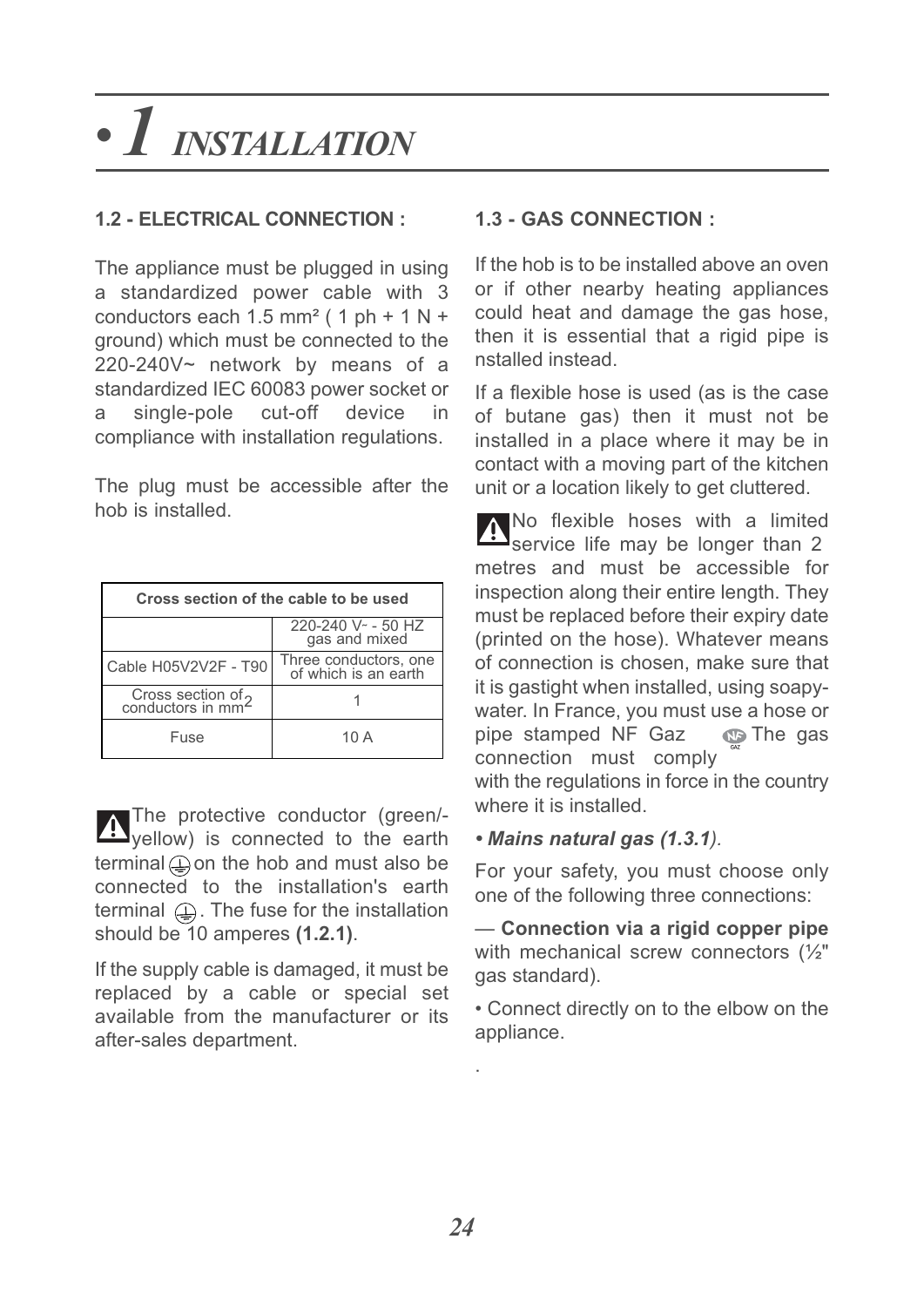## *• 1 INSTALLATION*

- **Connection via a flexible metal 1 hose (stainless steel) with screw connectors** (meeting standard NF D 36- 121) ; the life of such hoses is not limited.

- **Connection with a flexible reinforced rubber hose with mechanical screw connectors** (meeting standard NF D 36-103) with a 10-year life. **2**

When connecting the gas to your hob, if you have to change the direction of the elbow fitted into the appliance:

- change the seal.

- tighten the nut on the elbow ensuring that you do not exceed a tightening torque of 17 N.m.

#### *• Gas supplied from a cylinder or tank (butane/propane gas) (1.3.2).*

For your safety, you must choose only one of the following three connections:

- **Connection via a rigid copper pipe** with mechanical screw connectors (1/2" gas standard). Connect directly to the elbow on the appliance.

- **Connection with a flexible metal 1 hose (stainless steel) with screw connectors** (to standard NF D 36-125); the life of such hoses is not limited.

- **Connection with a reinforced 2 flexible rubber hose with mechanical screw connectors** (meeting standard NF D 36-112) with a 10-year life.

**3** In an existing installation, a flexible hose fitted with jubilee clips O(meeting standard XP D 36-110) whose service life is limited to 5 years may be used. In this case an end connector must be used with a sealing washer  $\blacktriangle$  fitted between the end connector  $\bigoplus$  and the elbow on the hob.

You can purchase the end connector and the sealing washer from your after-sales department.

Tighten the end connector to a torque not exceeding 25 N.m.

### **1.4 - CHANGING THE TYPE OF GAS :**

**Your appliance is supplied ready for use with natural gas.**

**The injectors required for adapting it to butane/propane can be found in the plastic bag containing this guide.**

Whenever you change the gas type, you must follow these steps in turn:

- Change the gas connection,
- Change the injectors,
- Adjust the retarder on the taps.

#### *1• To change the gas connection*:

- refer to the "Gas connection" paragraph.

*2 •* **Change the injectors**, proceeding as follows:

- Remove all the supports, burner caps and heads.

- Unscrew the injectors  $\mathbf{B}$  , in the bottom of each well, using the spanner provided and remove them **(1.4.1).** A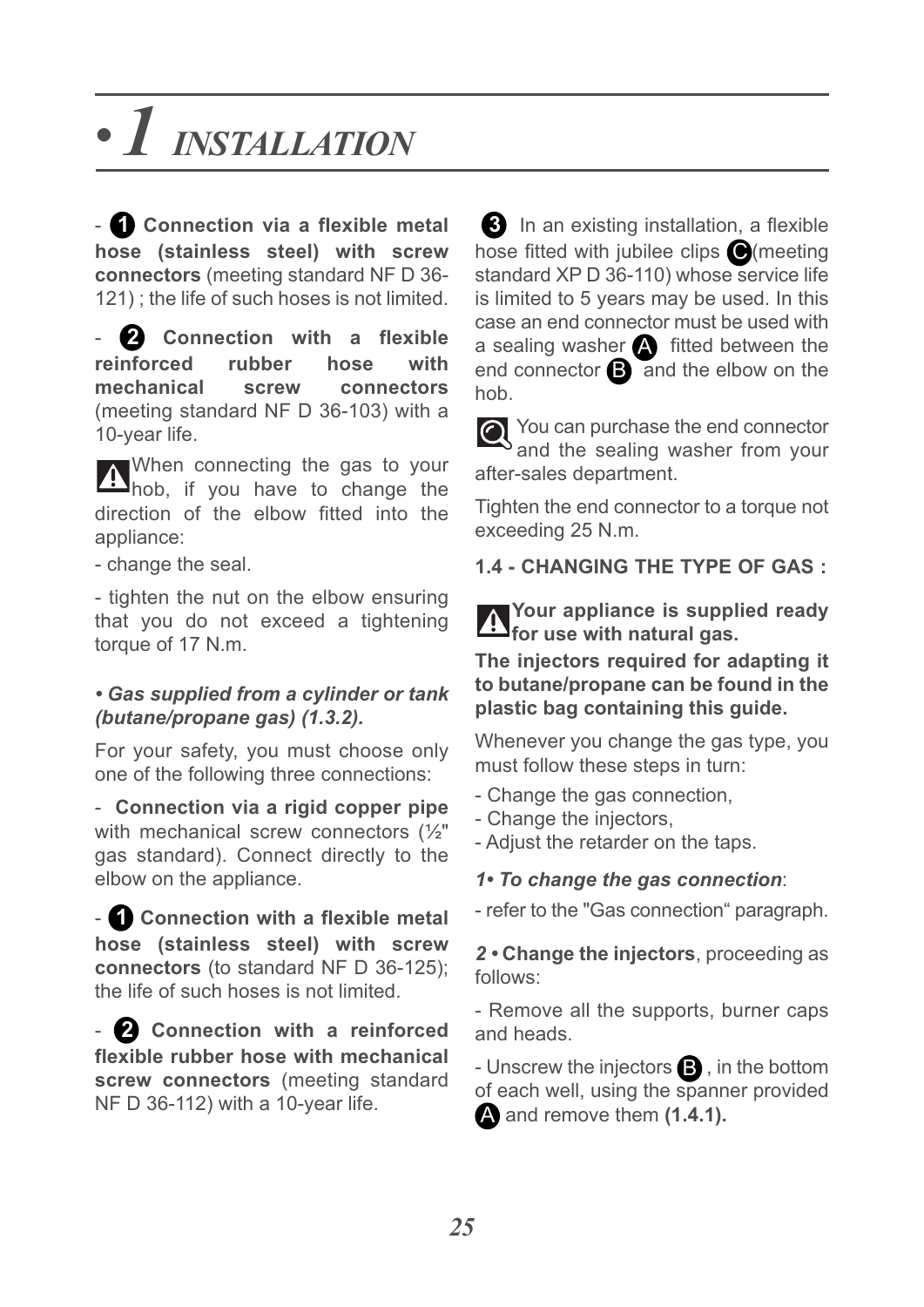## *• 1 INSTALLATION*

- Replace them with injectors for the gas to be used, as shown in the gas characteristics table **(1.5.2)**; for this:-

- Tighten them by hand as far as possible.

- Position the spanner fully on the injector.

- With a pencil, draw a line  $\Box$  on the base plate at the location shown **(1.4.2)**.

- Turn the spanner clockwise until the line **D** appears on the other side (1.4.3).

**Do not go beyond this limit; you could to damage the product.**

- Re-fit the burner heads, caps and pan supports.

**Every time you change the type of gas used, tick the appropriate box on the label in the wallet. Refer to the "corresponding gas connection" paragraph.**

*3- Set the retarders on the taps:* these can be found under the handles A **(1.4.4)**.

- Adjust each tap in turn.

- Remove the knobs  $\triangle$  and sealing washers  $\mathbf{B}$  by pulling them upwards.

**- Changing from natural gas to butane/propane** :

- Using a small flat screwdriver, fully tighten the brass retarders (yellow) **O**. **(1.4.5), in a clockwise direction (1.4.5.1)**.

- Re-fit the sealing washers and knobs, ensuring that you orient them correctly and that the 3 knobs are pushed on fully.

### **- Changing from butane/propane to natural gas**

- Loosen the adjusting screws in the brass retarders (yellow) **(1.4.5)** , using D a small, flat screwdriver, by **2 turns anticlockwise (1.4.5.2).**

- Refit the knob  $\blacktriangle$ ,,

- Light the burner in the maximum position and then move to the low position.

- Remove the knob  $\blacktriangle$  again, then turn the adjusting screw clockwise as far as the lowest possible position before the flame goes out.

- Re-fit the sealing washer  $\mathbf B$  and the knob **A**,

- Move the knob from maximum to minimum a few times: **the flame should not go out**; if it does, loosen the adjustment screw  $\bigcirc$  so that the flame stays alight during these movements.

### **1•5 - GAS PROPERTIES**

The adjacent table **(1.5.2)** shows where the injectors are positioned on your appliance according to the type of gas.

Each number is marked on the injector used.

#### **1.6 - INSTALLATION OF TRIPLE CROWN BURNER**

For the installation of the Triple Crown burner, please refer to figure **1.6.1.** with following key :

**A** Triple Crown burner

- **B** Spark plug
- Gas safety (Thermocouple)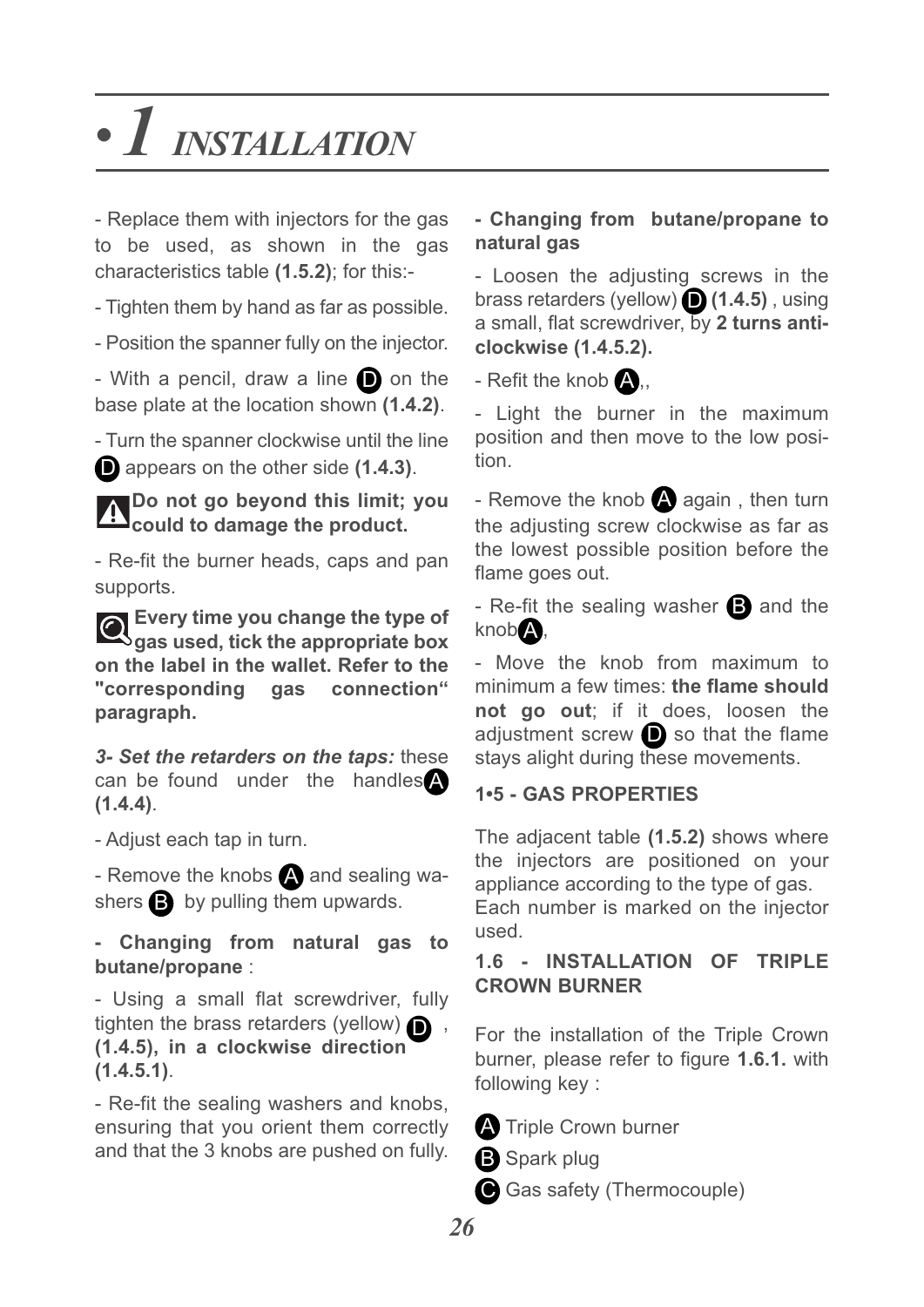## **• 2** *INSTALLATION*

#### **2.1 - SWITCHING ON THE GAS BURNERS**

The gas burners operate safely due to a metal tab right next to the flame. Each burner is controlled by a tap fitted with a safety system which, if the flame accidentally goes out (spills, draughts, -etc.) the gas inlet is quickly and automatically switched off and gas is prevented from escaping.

Each burner is supplied from a tap, which is opened by pressing and turning the knob anti-clockwise.

The "**0**" point corresponds to the tap being off.

• Choose the desired burner by using the symbols located near the knobs (e.g.: right rear burner  $\Diamond$  **(2.1.1)**.

• To light a burner:

- Press the knob and turn fully anticlockwise  $\bigcap$ .

- Holding the knob pressed will cause a series of sparks until the gas lights.

- Adjust the setting by turning to between the symbol  $\sum$  and symbol  $\sum$ .

If the flame goes out, light it again normally, following the lighting instructions.

The burner flames are smaller near the grid supports to protect the enameled grid.

The noise made by some burners is the result of their high power and burning gas; this in no way adversely affects cooking quality.

If the flow is interrupted, place a match close to the previously lit burner. Press the knob and turn fully anti-clockwise  $\curvearrowright$ .

Hold the knob pushed in fully for a **I** few seconds after the flame appears, so as to trigger the safety system.

• Adjust the ring of flames so that it does not overflow the edge of the pan **(2.1.2)**.

• Do not use a pan with a concave or convex bottom **(2.1.2)**.

• Do not use pans that partly cover the knobs **(2.1.3)**.

• Do not leave the gas on under an empty pan.

• Do not use heat regulators, toasters, griddle pans or stewpot with feet which sit on or touch the glass top **(2.1.4)**.

Keep all natural air-vents in the room open or have a mechanical ventilation system installed (a mechanically ventilated hood). Prolonged, intensive use of the hob may require extra ventilation, for example, by opening a window, for example, or more efficient ventilation by increasing the level of mechanical ventilation, where fitted (a minimum air input of 2 m3 per hr per kW of gas power is required).

Example: 60 cm - 4 gas burners.

Total power:

 $1.5+ 2.25 + 3.1 + 0.85 = 7.7$  kW  $7.7$  kW  $\times$  2 = 15.4 m3 per hr minimum flow.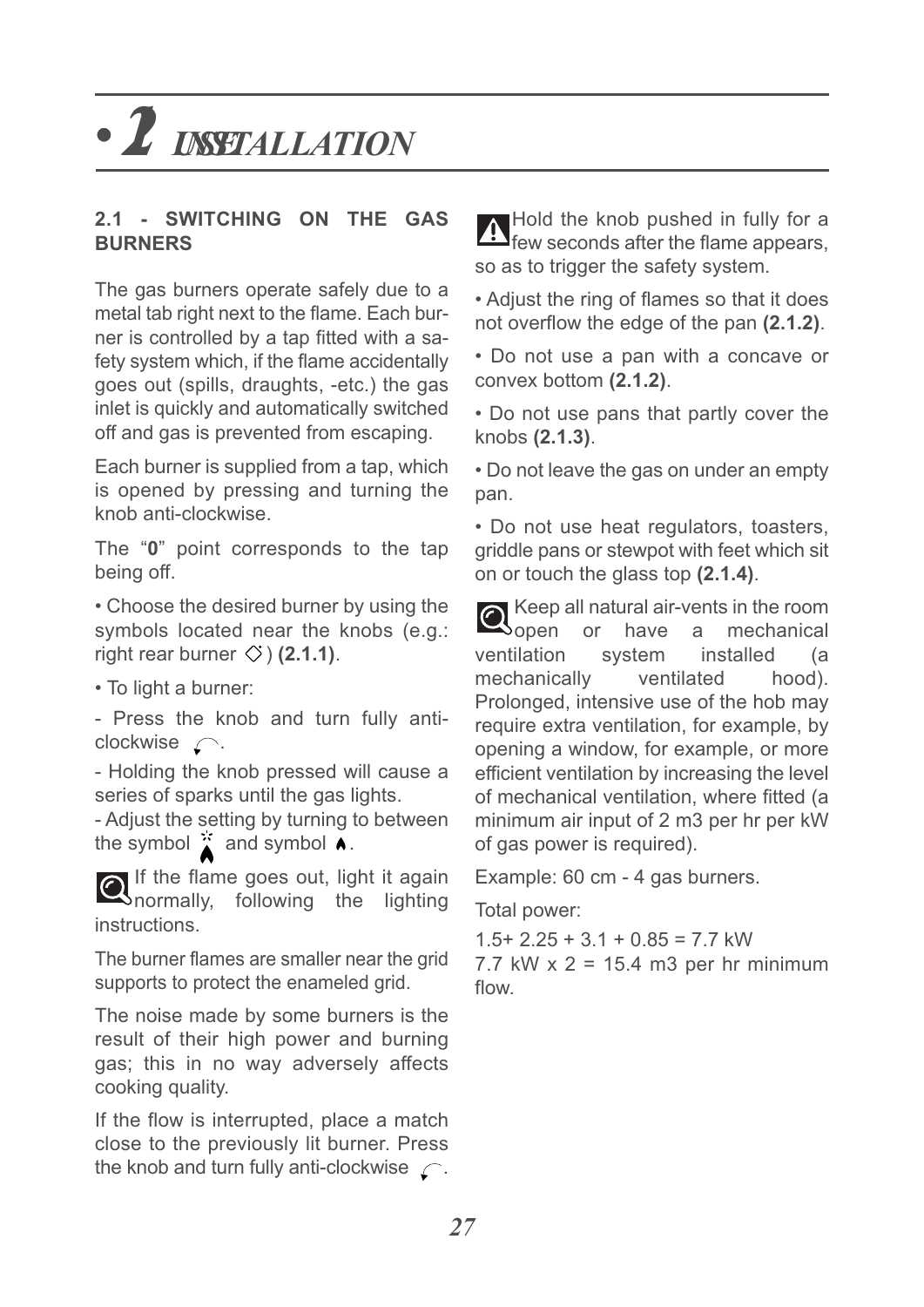### **2.2 - COOKWARE FOR GAS BURNERS**

| Pan diameter | <b>Burner</b>     | <b>Use</b>       |  |
|--------------|-------------------|------------------|--|
| 20 to 30 cm  | Triple crown      |                  |  |
| 18 to 25 cm  | <b>Super Fast</b> | Frying - Boiling |  |
| 8 to 14 cm   | Auxiliary         | Simmering        |  |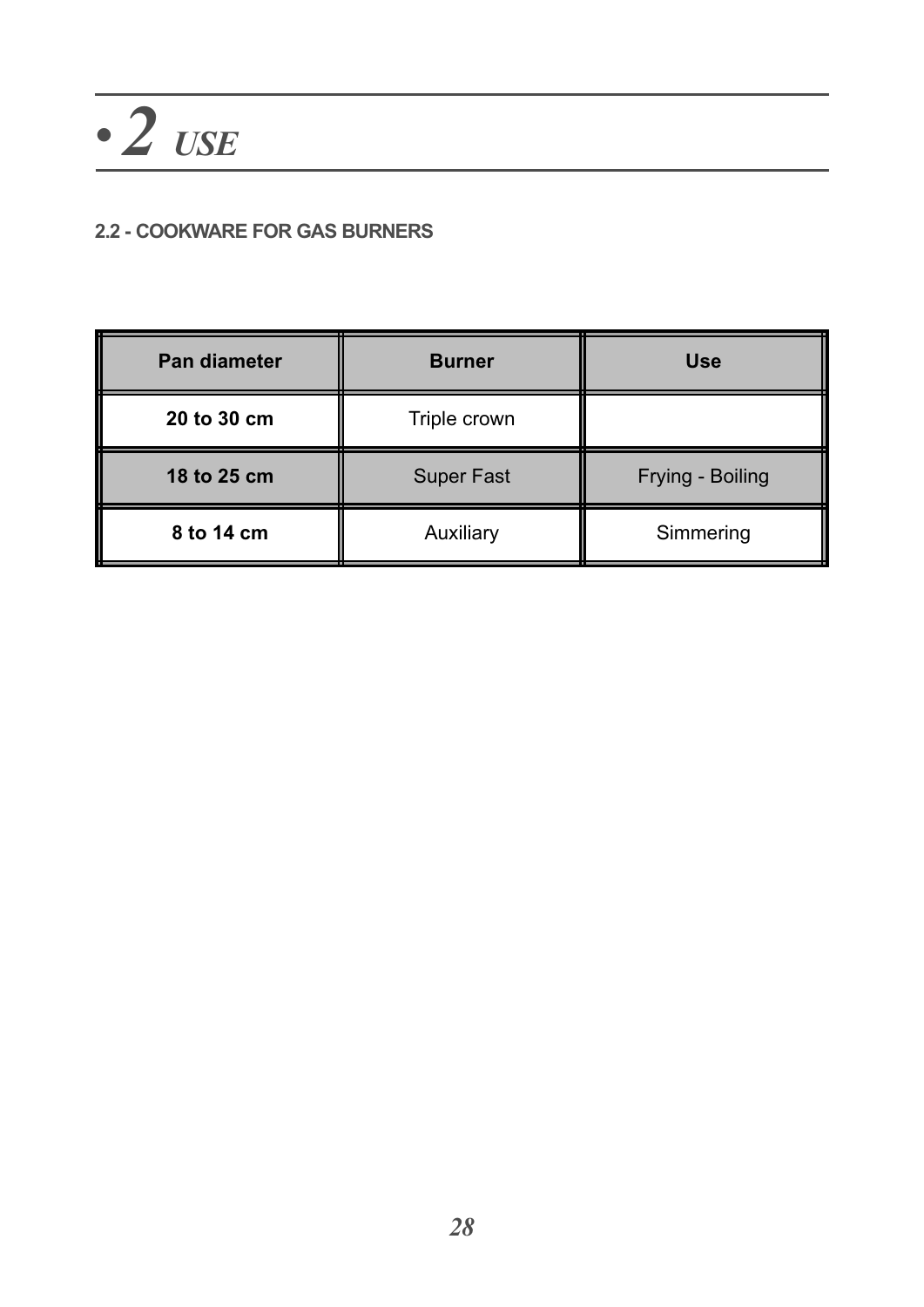## *• 3 DAILY CARE OF YOUR APPLIANCE*

### ❐ **IGNITERS AND INJECTORS:**

If the igniters become dirty  $\blacktriangle$ , clean them with a small, stiff (non-metallic) brush **(3.1.1)**.

The gas injectors are located in the centre of each burner in the well shape. Ensure that you do not block them during cleaning, which could impair your hob's performance.

If you do block them, use a safety pin to unblock the injector **(3.1.2)**. A

### ❐ **PAN HOLDERS AND GAS BURNERS:**

For persistent stains, use a non-abrasive cream, and then rinse with clean water. Carefully wipe each part of the burner before using your hob again.

Do not allow acid liquids such as lemon juice, vinegar, etc. to remain on the enamel

### ❐ **ENAMEL OR STAINLESS STEEL:**

Use a scouring cream to clean the hob's enamel. Shine using a dry cloth.

Do not allow acid liquids such as lemon juice, vinegar, etc. to remain on the enamel

To clean the hob's stainless steel, use a sponge and soapy water or a commercially available stainless steel cleaner.



**O** Preferably clean hob components by **Shand rather than in the dishwasher.** 

- do not use scourers to clean your hob,
- do not use steam cleaners.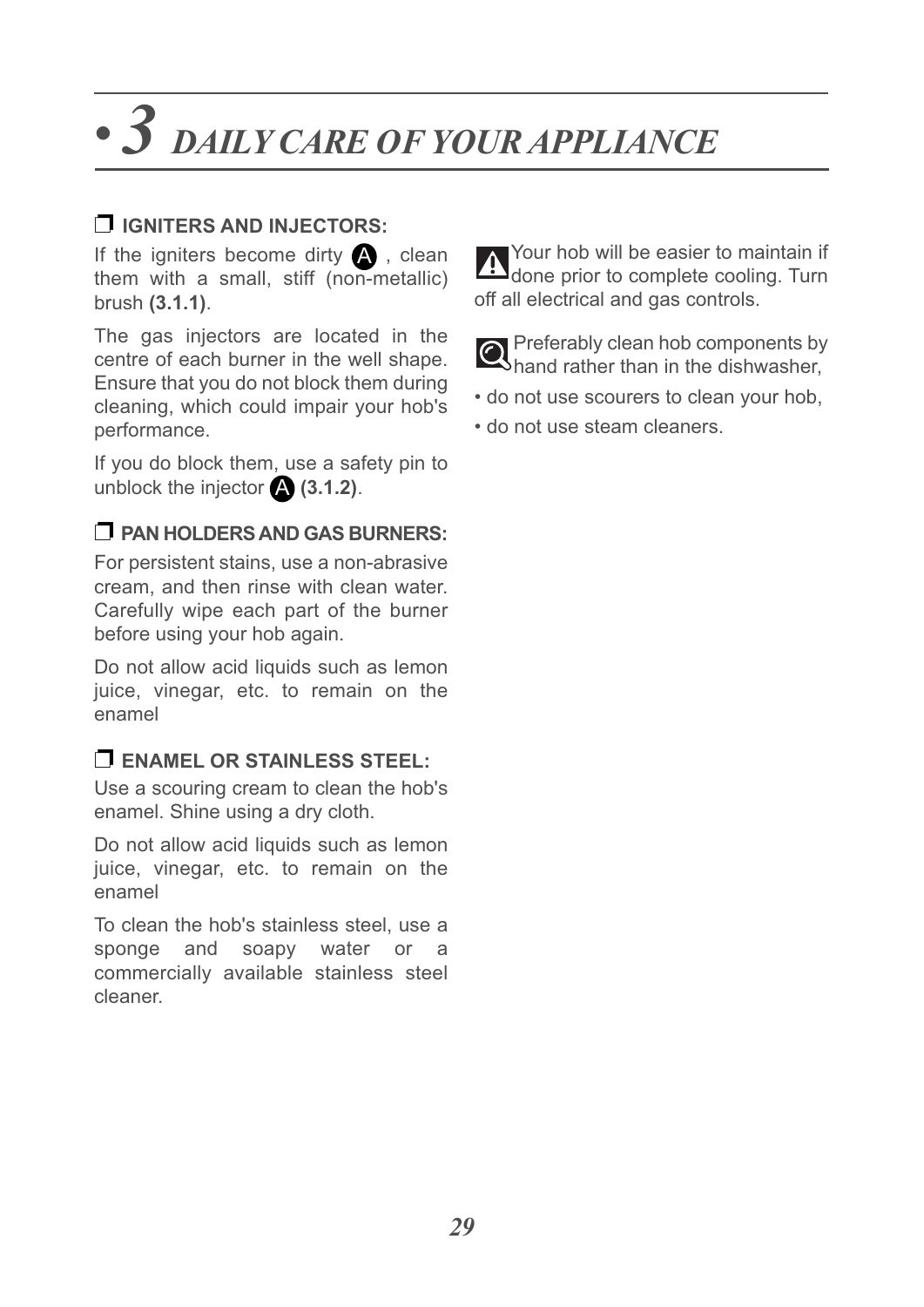## *• 4 PROBLEMS & SOLUTIONS*

### ❐ **LIGHTING BURNERS.**

There are no sparks when I push down on the knobs:

• Check that your hob is electrically connected; check that the igniters are clean,

• Check that burners are clean and properly assembled,

• If the hob is fixed to the worktop, make sure that the fixing clamps have not been twisted,

• Check that the sealing washers under the knobs have not come out of their locations.

#### ❐ **WHEN I PRESS A KNOB, THERE ARE SPARKS ON ALL BURNERS AT ONCE.**

This is normal. The lighting system is centralised and all the burners spark at the same time.

### ❐ **THERE ARE SPARKS BUT THE BURNERS DO NOT LIGHT.**

• Check that the gas inlet is open,

• If you use gas tanks or cylinders check that they are not empty.

• If you have just installed your hob or changed a gas cylinder, keep the knob fully pressed for a few seconds to allow gas to arrive at the burners.

• Check that the injector is not blocked and, if it is, unblock it with a safety pin.

### ❐ **WHEN LIGHTING, FLAMES IGNITE BUT GO OUT WHEN THE KNOB IS RELEASED.**

• Press the knobs as far as they will go and maintain the pressure for several seconds after flames appear.

• Check that the burner components are correctly positioned.

• Check that the sealing washers under the knobs have not come out of their locations.

• Avoid strong draughts in the room.

• Light the burner before placing a pan on it.

### ❐ **IN THE LOW POSITION, THE BURNER GOES OUT OR FLAMES RE-MAIN TOO HIGH.**

• Void strong draughts in the room.

• Check that the injectors fitted are the right ones for the gas being used (see the identification on the injectors in the "Changing gas type" section).

Reminder: remember that gas hobs are delivered set up for use with mains gas (natural gas).

• Check that the retarder screws are properly adjusted (see "Changing gas type" paragraph).

#### ❐ **THE FLAMES HAVE AN IRREGULAR APPEARANCE.**

Check that the burners and injectors underneath them, burner assemblies, etc. are clean.

### ❐ **KNOBS BECOME HOT DURING COOKING**

• Use smaller pans on the burners close to the knobs. Put large pans on the larger burners, further away from the knobs.

• Place the pan in the centre of the burner. It should not sit over the knobs.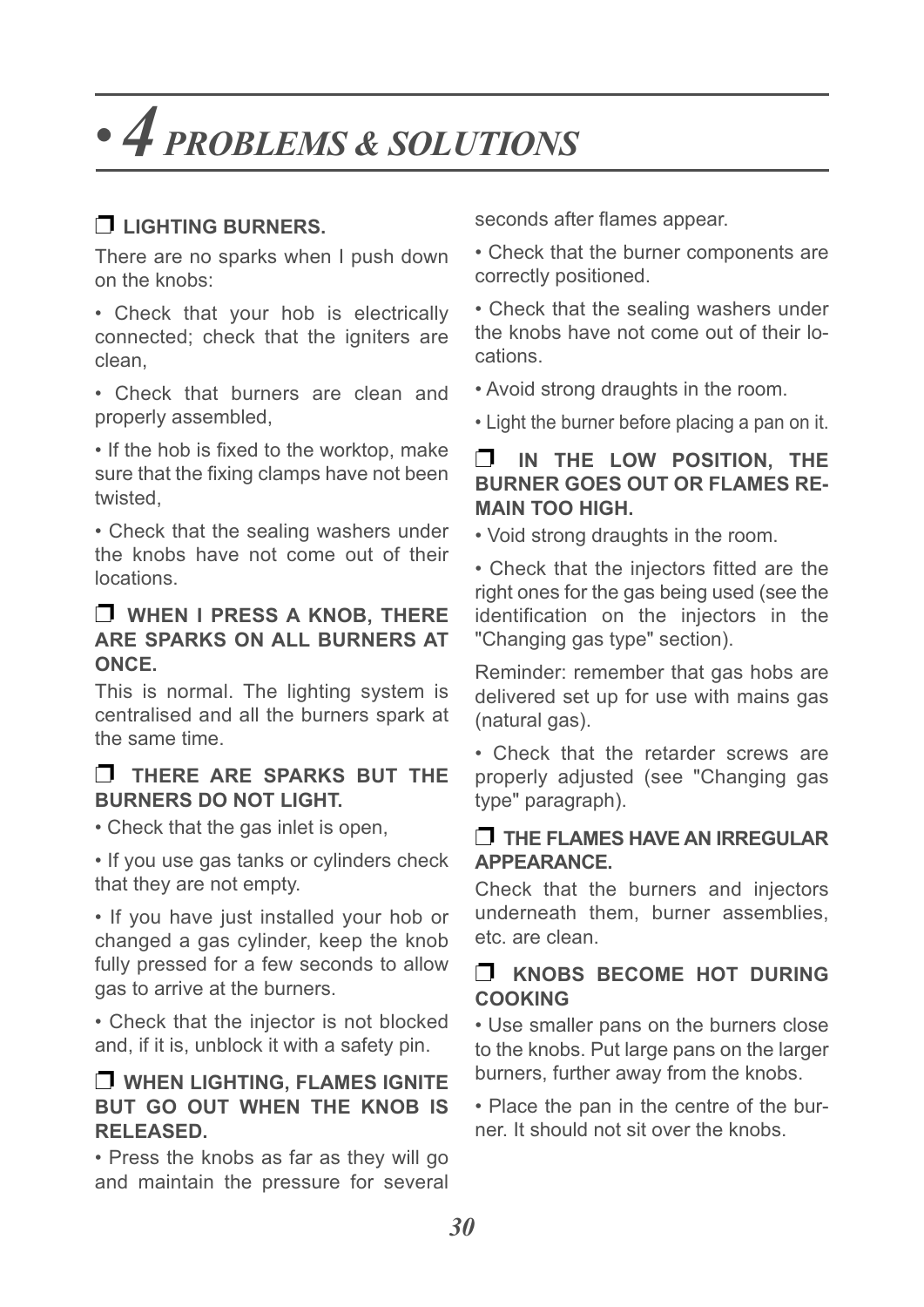## *• 5 ENVIRONMENT*

### **5.1 - CARING FOR THE ENVIRONMENT**

This appliance's packing materials are recyclable.

Recycle them and help to protect the environment by disposing of them in the council receptacles provided for this purpose.



Your appliance also contains various recyclable materials. It is therefore marked with this logo to indicate that, in European Union countries, used appliances must not be mixed with other waste. Ap-

pliance recycling organised by your manufacturer will thus be carried out in optimum conditions, in accordance with European directive 2002/96/EC on waste electrical and electronic equipment. Consult your local authority or your retailer to find the drop-off points for used appliances nearest to your home. We thank you for your help in protecting the environment.